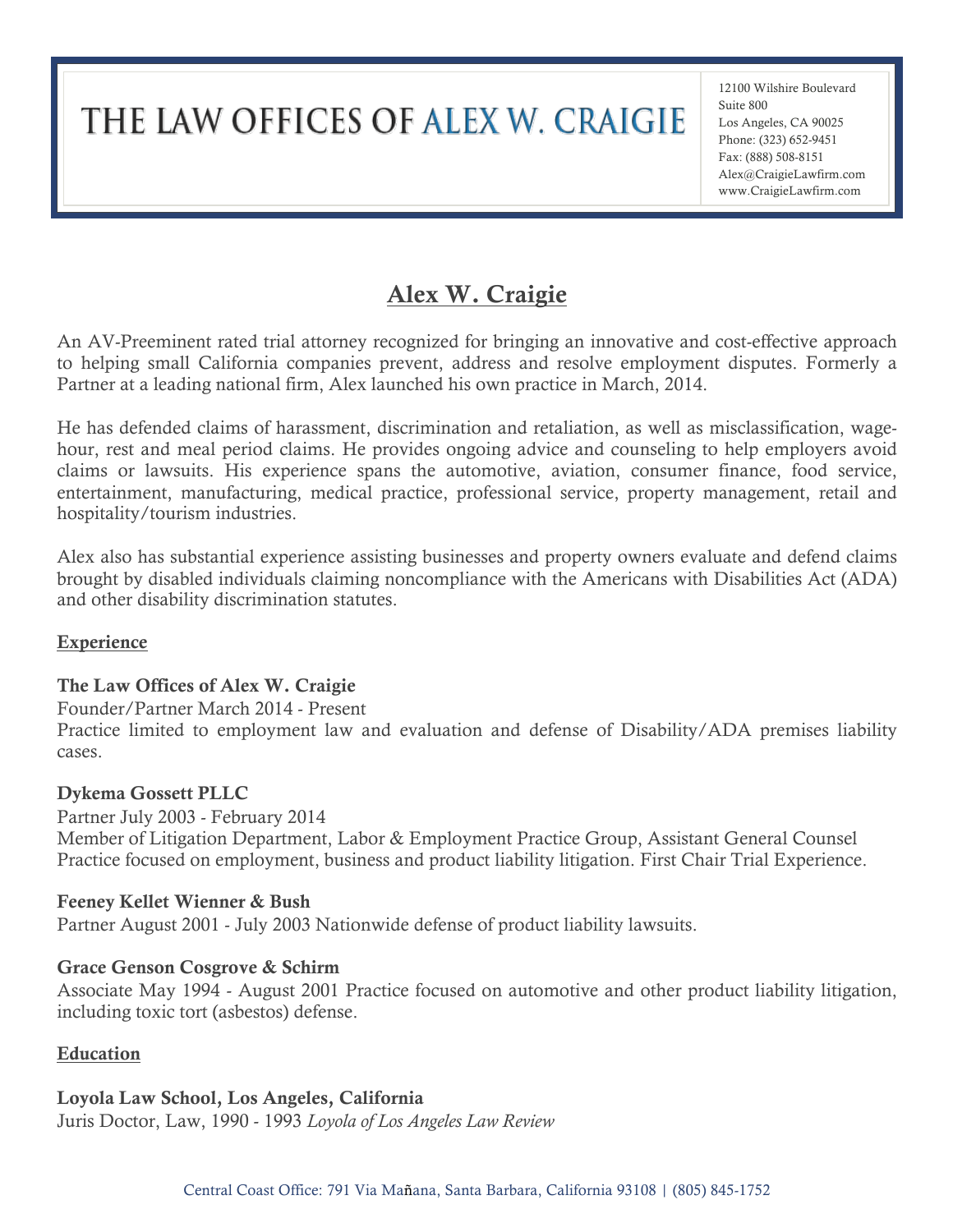University of California, San Diego

BA, Philosophy, 1990 BA, Literature-Writing, 1990 (Department Honors with High Distinction) Activities and Societies: Phi Delta Theta Fraternity

# **Publications**

Law blog: At Counsel Table (atcounseltable.com) Included in *ABA Journal* "Blawg 100" List 2012, 2013

"The Inelegant Art of Scorched Earth Discovery" *California Litigation* Vol. 27, Number 2 2014

"Appreciating Why Our Clients Appreciate Transparency" *Los Angeles Daily Journal* July 15, 2014

"Don't Skip The Boring Part: Nonprofits Can't Afford To Ignore HR Issues" *Nonprofit World* September 2013 (co-authored)

"One Alternative Fee Arrangement You'd Do Best To Avoid" *Los Angeles Daily Journal* September 27, 2013

"Strategies For Litigating In A Crumbling Court System" *Los Angeles Daily Journal* February 20, 2013

"Representing the Individual Defendant"

*Employment Law Strategist* May 2012

"Smoothing the Rougher Edges Off Your Video Deponent: Tips From a Pro" *Los Angeles Daily Journal* April 11, 2012 (co-authored)

"What to expect from harassment lawsuits"

*Employee Benefit News* January 2012

"Timing is Everything: Identifying Key Opportunities to Attempt Settlement Negotiations" *Smart Business Los Angeles* December 2011

"Recent U.S. Supreme Court Cases Suggest an Increasing Willingness to Expand the Scope and Availability of Retaliation Claims" *Strategies for Employment Discrimination Cases*, Thomson Reuters/Aspatore 2011

"Evolution Driven By Marketplace—Trends in the Intentional Interference Torts" *For the Defense* October 2008 (co-authored)

"Avoiding Perils for Unlicensed Contractors" *California Lawyer* May 2008